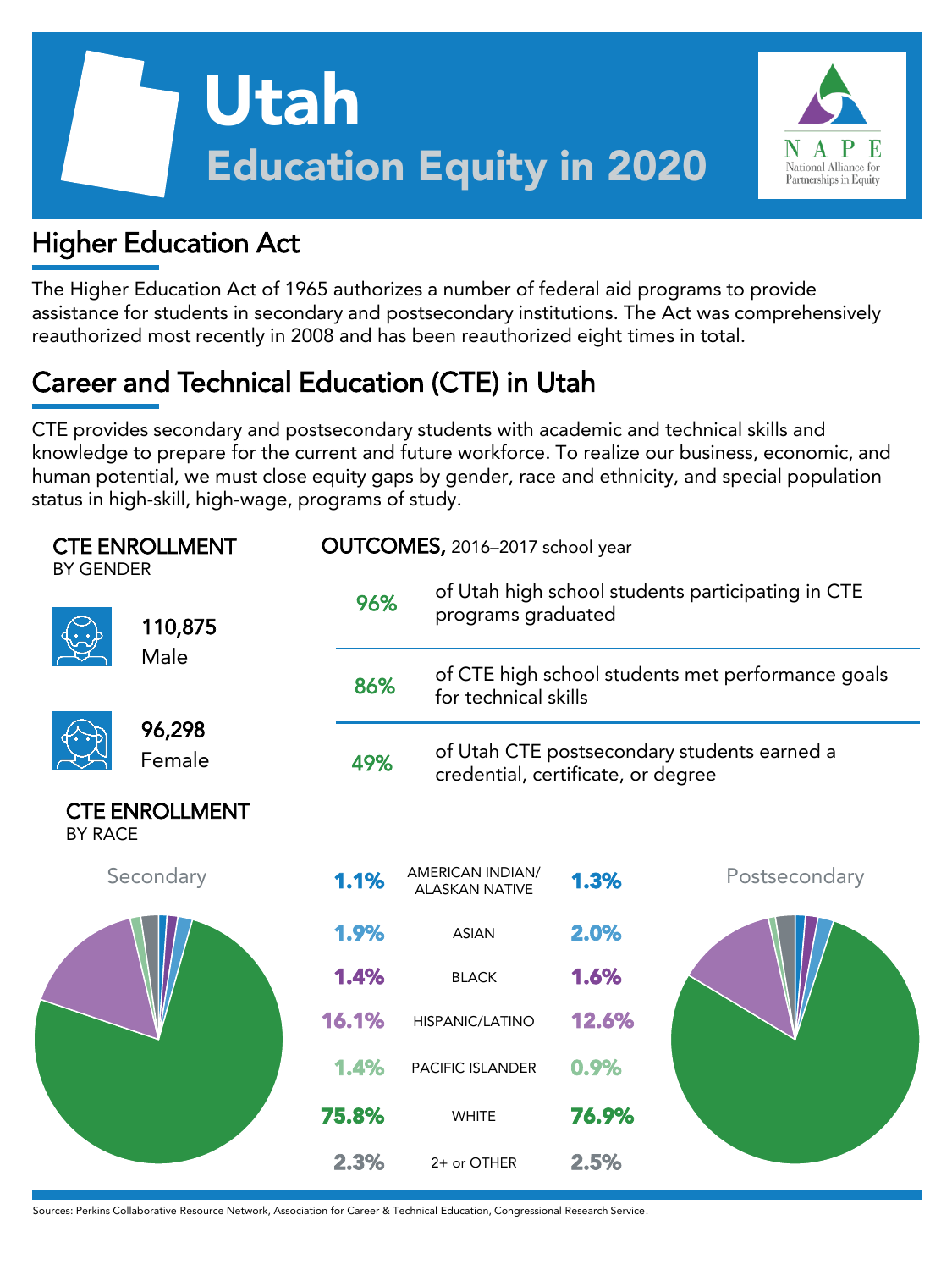# High-Skill, High-Wage, In-Demand: Middle Skill and STEM Jobs





STEM share of total state employment

\$82,900 Average annual wage of a STEM job

\$45,130 Average annual wage of a non-STEM job

# Minority Serving Institutions

Almost 700 institutions across the United States are Minority Serving Institutions (MSIs) and produced 28% of graduates in 2017. MSIs admit a larger proportion of minority and low-income students than non-MSIs. They propel their students from the bottom to the top of the income distribution at higher rates than do non-MSIs, showing that MSIs are a viable path to climb the economic ladder.

| United States |                                                                                   |
|---------------|-----------------------------------------------------------------------------------|
|               | Alaska Native and Native Hawaiian Serving Institutions (ANNH)                     |
|               | Asian American and Native American Pacific Island Serving Institutions (AANAPISI) |
|               | Hispanic Serving Institutions (HSI)                                               |
|               | Historically Black Colleges and Universities (HBCU)                               |
|               | Native American Indian Serving, Non-Tribal Institutions (NASNTI)                  |
|               | Predominantly Black Institutions (PBI)                                            |
|               | Tribal Colleges and Universities (TCU)                                            |

2019 MSI Breakdown, public 2-year, public 4-year, private 4-year

## Adult Learners

An individual employer, group of employers, labor organization, education institution, or an industry association can sponsor an apprenticeship program. These programs provide hands-on learning and technical instruction for apprentices, often adults seeking to upskill or re-skill into a different industry.

|  |  |  | State Apprenticeship Information, May 2018 |  |  |
|--|--|--|--------------------------------------------|--|--|
|--|--|--|--------------------------------------------|--|--|

|                 | <b>Active Apprentices</b> Active Programs |         |
|-----------------|-------------------------------------------|---------|
| <b>National</b> | 585,026                                   | 238.549 |
| Utah            | 3,532                                     | 217     |

Sources: Bureau of Labor Statistics, Affordable Colleges Online, American Council on Education, Rutgers, United States Department of Labor.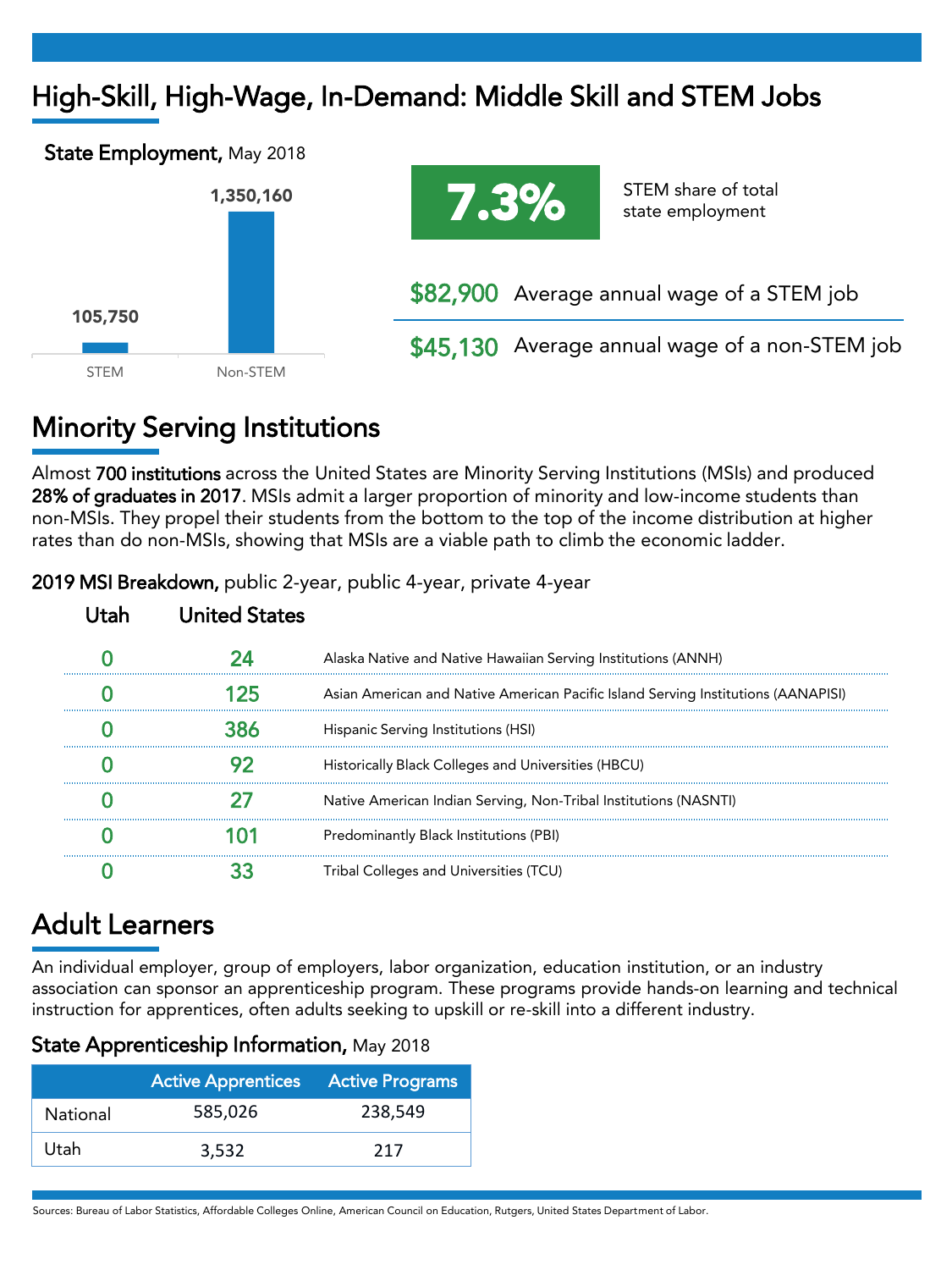## State Concentrator Enrollment

Male **Female** 



## Workforce Innovation & Opportunity Act (WIOA)

WIOA is landmark legislation that took effect on July 1, 2015, and is designed to strengthen and improve our nation's public workforce system and help place Americans, including youth and those with significant barriers to employment, into high-quality jobs and careers.

### WIOA FUNDING AND PARTICIPATION

| United States                |                 | \$1,137,680,343<br>Funding     | 932,835<br>Participants* | $\widetilde{\left(\cdot.\right)}$ | 516,060<br>Men |       | 416,002<br>Women |  |
|------------------------------|-----------------|--------------------------------|--------------------------|-----------------------------------|----------------|-------|------------------|--|
| ⑤<br>Utah                    |                 | <b>\$98,628,190</b><br>Funding |                          | اطمنتها<br>Participants*          | 6,510<br>Men   |       | 5,520<br>Women   |  |
| <b>PARTICIPATION, by age</b> |                 |                                |                          |                                   |                |       |                  |  |
|                              | <b>Under 16</b> | $16 - 18$                      | $19 - 24$                | 25-44                             | 45-54          | 55-59 | $60+$            |  |

|          | viiusi iv |         |         | - 20-tt | - TU-UT- | -55-57 |        |
|----------|-----------|---------|---------|---------|----------|--------|--------|
| National | 12,563    | 248.187 | 196,220 | 241,666 | 126,878  | 56.193 | 51,700 |
| Utah     | 153       | 2.001   | 2.873   | 4.345   | 1.681    | 597    | 385    |

#### PARTICIPATION, by race and ethnicity

|          | AI/AN  | Asian  | <b>Black</b> | Hispanic/<br>Latino | <b>NH/PI</b> | White   | <b>More</b><br>than one |
|----------|--------|--------|--------------|---------------------|--------------|---------|-------------------------|
| National | 18,541 | 22.420 | 219.303      | 161.303             | 6.284        | 681.296 | 175,620                 |
| Utah     | 429    | 196    | 390          | 1.174               | 143          | 11.240  | 1,471                   |

\*Total participants may not be a sum of Men and Women due to self reporting

\*\*Secondary and Post-Secondary Enrollment data shown reflects data that met DOL and DOE reporting standards

Sources: Perkins Collaborative Resource Network, U.S. Department of Labor, U.S. Department of Education.

#### Utah Secondary Enrollment, 2017-2018\*\* Utah Post-Secondary Enrollment, 2017-2018\*\*